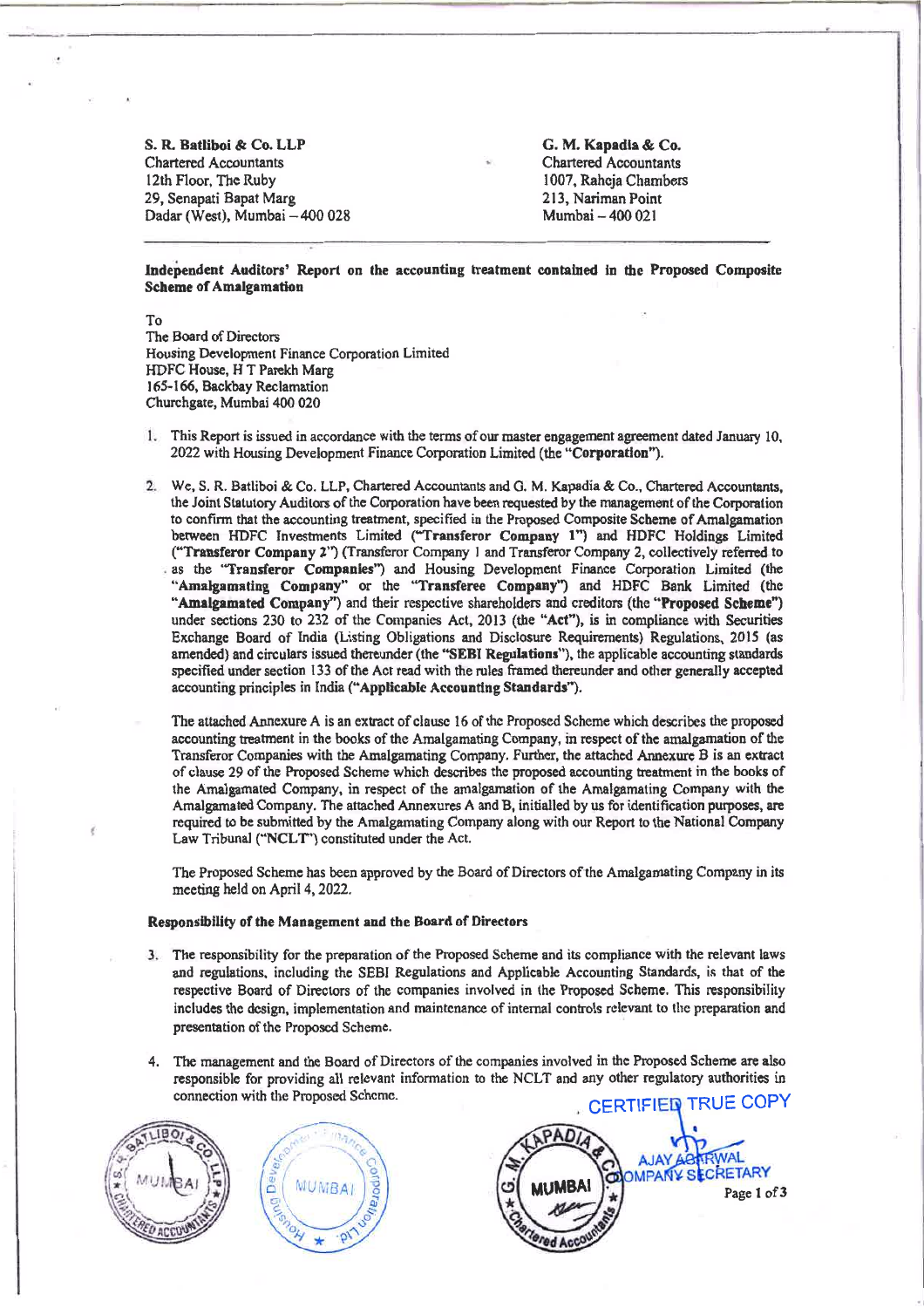S. R. Batliboi & Co. LLP **Chartered Accountants** 

G. M. Kapadia & Co. **Chartered Accountants** 

## **Auditors' Responsibility**

- 5. Pursuant to the requirements of section 230 and other applicable provisions of the Act and rules framed thereunder read with the Master Circular No. SEBJ/HO/CFD/DIL1/CIR/P/2021/0000000665 dated November 23, 2021 issued by SEBI ("SEBI Master Circular"), our responsibility is to provide a reasonable assurance in the form of an opinion, based on our examination and according to the information and explanations given to us, as to whether the accounting treatments specified in clause 16 and 29 of the Proposed Scheme is in compliance with the SEBI Regulations and the Applicable Accounting Standards.
- 6. A reasonable assurance engagement includes performing procedures to obtain sufficient appropriate evidence on the reporting criteria mentioned in paragraph 5 above. The procedures selected depend on the auditor's judgment, including the assessment of the risks associated with the reporting criteria. Accordingly, we have performed the following procedures:
	- i. Obtained and read the accounting treatments specified in clause 16 and 29 of the Proposed Scheme, attached as Annexure A and B to this Report;
	- ii. Compared the accounting treatment specified in clause 16 of the Proposed Scheme with the accounting treatment prescribed under SEBI Regulations and the Applicable Accounting Standards; and
	- iii. Performed inquiries with the management to assess the accounting treatment and obtained necessary representations.
- 7. We conducted our examination in accordance with the Guidance Note on Reports or Certificates for Special Purposes issued by the Institute of Chartered Accountants of India ("ICAI"). The Guidance Note requires that we comply with the ethical requirements of the Code of Ethics issued by the ICAI.
- 8. Our scope of work did not involve us performing any audit tests in the context of our examination. We have not performed an audit, the objective of which would be to express an opinion on the specified elements, accounts or items thereof, for the purpose of this Report. Accordingly, we do not express such opinion. Further our examination did not extend to any aspects of a legal or propriety nature covered in the Proposed Scheme and other compliance thereof. Nothing contained in this Report, nor anything said or done in the course of, or in connection with the services that are subject to this Report, will extend any duty of care that we may have in our capacity as the joint statutory auditors of any financial statements of the Amalgamating Company.
- 9. We have complied with the relevant applicable requirements of the Standard on Quality Control (SQC) 1. Quality Control for Firms that Perform Audits and Reviews of Historical Financial Information, and Other Assurance and Related Services Engagements.

#### Opinion

#### In respect of amalgamation of the Transferor Companies with the Amalgamating Company

10. Based on our examination and according to the information and explanations given to us, in our opinion the accounting treatment specified in clause 16 of the Proposed Scheme (Annexure A), in respect of the amalgamation of the Transferor Companies with the Amalgamating Company, is in compliance with the SEBI Regulations and Applicable Accounting Standards.

### In respect of amalgamation of the Amalgamating Company with the Amalgamated Company

11. Since the Amalgamating Company is a transferor company in the Proposed Scheme with regard to its amalgamation with the Amalgamated Company, upon the Proposed Scheme becoming effective, the Amalgamating Company shall stand dissolved without being wound-up and therefore no accounting treatment has been specified for the Amalgamating Company in clause 29 of the Proposed Scheme (Annexure B). Accordingly, we understand that a certificate, confirming whether the accounting treatment mentioned in clause 29 of the Proposed Scheme is in conformity with the applicable accounting standards, in only be issued by the statutory auditors of the Amalgamated Company.







Page 2 of 3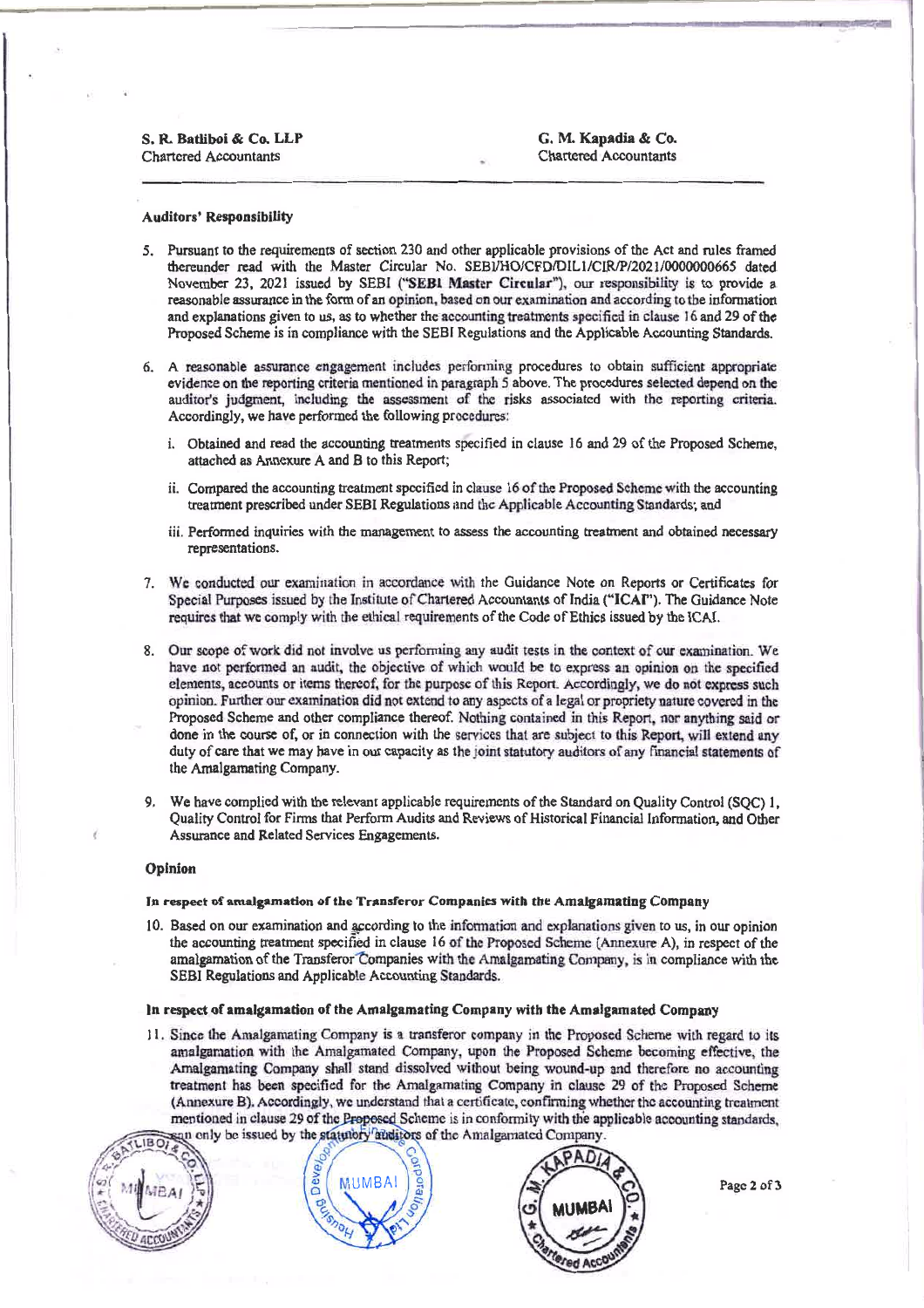## S. R. Batliboi & Co. LLP **Chartered Accountants**

G. M. Kapadia & Co. Chartered Accountants

### **Restriction on Use**

12. This Report is issued at the request of the Amalgamating Company and addressed to the Board of Directors of the Amalgamating Company, solely for the purpose to comply with the requirements of sections 230 to 232 of the Act and the rules framed thereunder and the SEBI Master Circular, for onward submission to BSE Limited, the National Stock Exchange of India Limited and NCLT, as may be applicable and is not to be used or referred to for any other purposes. Accordingly, we do not accept or assume any liability or any duty of care for any other purpose or to any other person to whom this certificate is shown or into whose hands it may come. We have no responsibility to update this report for events and circumstances occurring after the date of this report.

For S. R. Batliboi & Co. LLP **Chartered Accountants** ICAI Firm registration number: 301003E/E300005

per Viren H. Mehta Partner Membership Number: 048749

UDIN: 22048749AGODNO3894 Place of Signature: Mumbai Date: April 8, 2022



For G. M. Kapadia & Co. **Chartered Accountants** ICAI Firm registration number: 104767W

unsa

per AmTShah Partner Membership Number: 039569

UDIN: 22039569AGOSUG3749 Place of Signature: Municai Date: April 8, 2022



#### Enclosed:

Annexure A: Extract of accounting treatment specified in clause 16 of the Proposed Scheme Annexure B: Extract of accounting treatment specified in clause 29 of the Proposed Scheme.

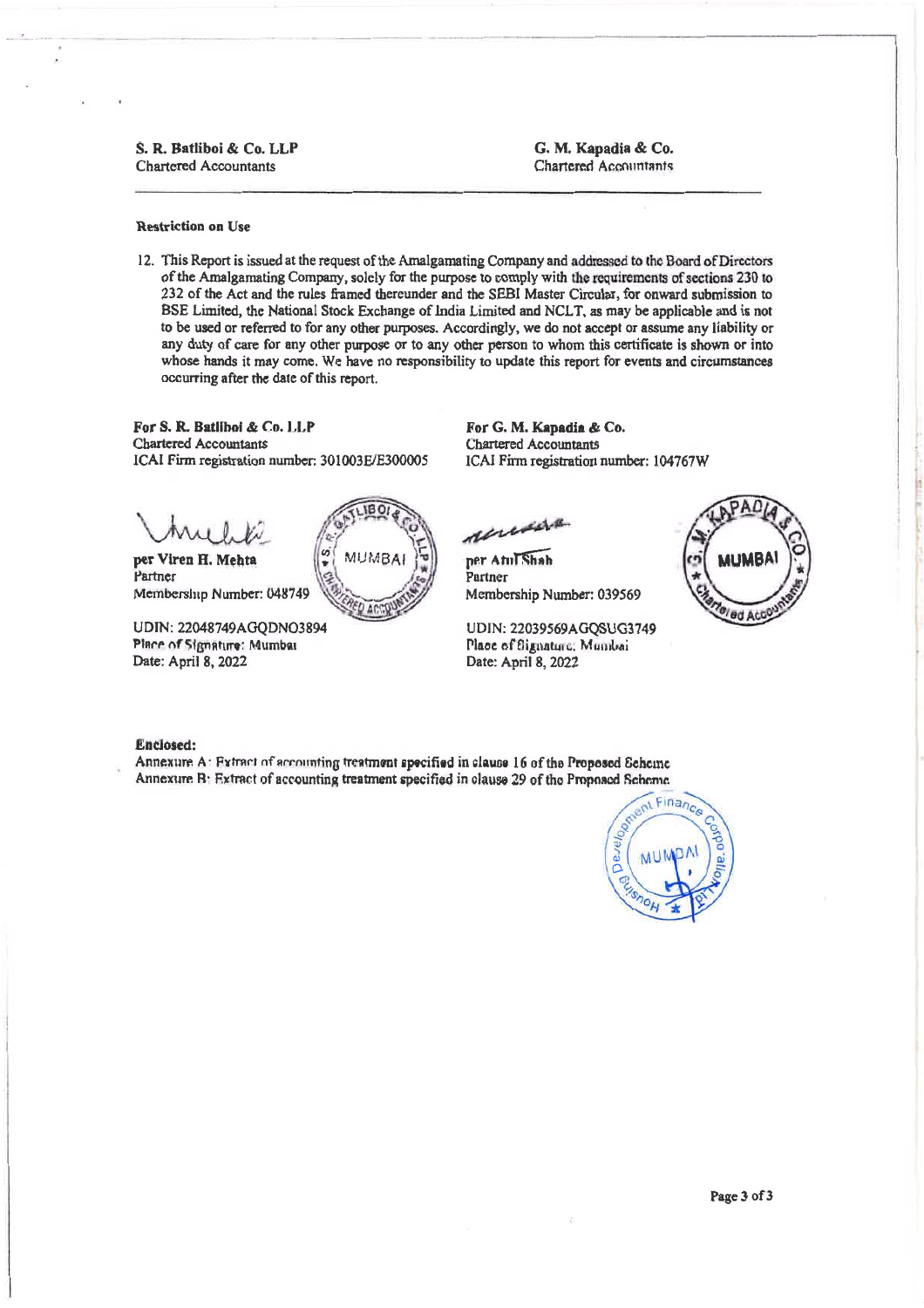

HOUSING DEVELOPMENT FINANCE CORPORATION LIMITED www.hdfc.com

### **Annexure A**

(Extract of clause 16 of the Proposed Scheme describing the accounting treatment in the books of the Amalgamating Company in respect of the amalgamation of the Transferor Companies with the Amalgamating / Transferee Company)

### 16. ACCOUNTING TREATMENT IN THE BOOKS OF THE TRANSFEREE COMPANY

- 16.1 Notwithstanding anything to the contrary herein, the Transferee Company shall account for the amalgamation of the each of the Transferor Companies with the Transferee Company, on completion of all substantial conditions for the transfer, in accordance with "Pooling of Interests Method" laid down in Appendix C of Ind AS-103 (Business Combinations of entities under common control) notified under Section 133 of the Companies Act, under the Companies (Indian Accounting Standards) Rules, 2015, as may be amended from time to time, such that:
	- 16.1.1 The Transferee Company shall record the assets, liabilities and reserves, if any, of the respective Transferor Companies vested in it pursuant to this Scheme, at the respective book values and in the same form as appearing in the books of the Transferor Companies.
	- 16.1.2 Pursuant to the amalgamation of the respective Transferor Companies with the Transferee Company, the inter-company balances between the Transferee Company and the respective Transferor Companies, if any, appearing in the books of the Transferee Company and the value of all investments held by the Transferee Company in each of the Transferor Companies shall stand cancelled.
	- 16.1.3 The surplus/deficit, if any arising after taking the effect of clause 16.1.1 and after giving the effect of the adjustments referred to in clause 16.1.2, shall be transferred to the "Capital Reserve" in the financial statements of the Transferee Company and shall be prosonted separately from other capital reserves with disclosure of its nature and purpose in the notes.
	- 16.1.4 In case of any difference in the accounting policy between the respective Transferor Companies and the Transferee Company, the accounting policies followed by the Transferee Company will prevail to ensure that the financial statements reflect the financial position based on consistent accounting policies.
	- 16.1.5 Comparative financial information in the financial statements of the Transferee Company shall be restated for the accounting impact of amalgamation, as stated above, as if the amalgamation had occurred from the beginning of the comparative period.
	- 16.1.6 Any matter not dealt with in the clause hereinabove shall be dealt with in accordance with the accounting standards applicable to the Transferee Company.







Regd. Office: Ramon House, H T Parekh Marg, 169, Backbay Reclamation, Churchgate, Mumbai 400 020. Tel: 61766000, 61766100, Fas: 022 - 22811205 Corporate Identity Number: L70100MH1977PLC019916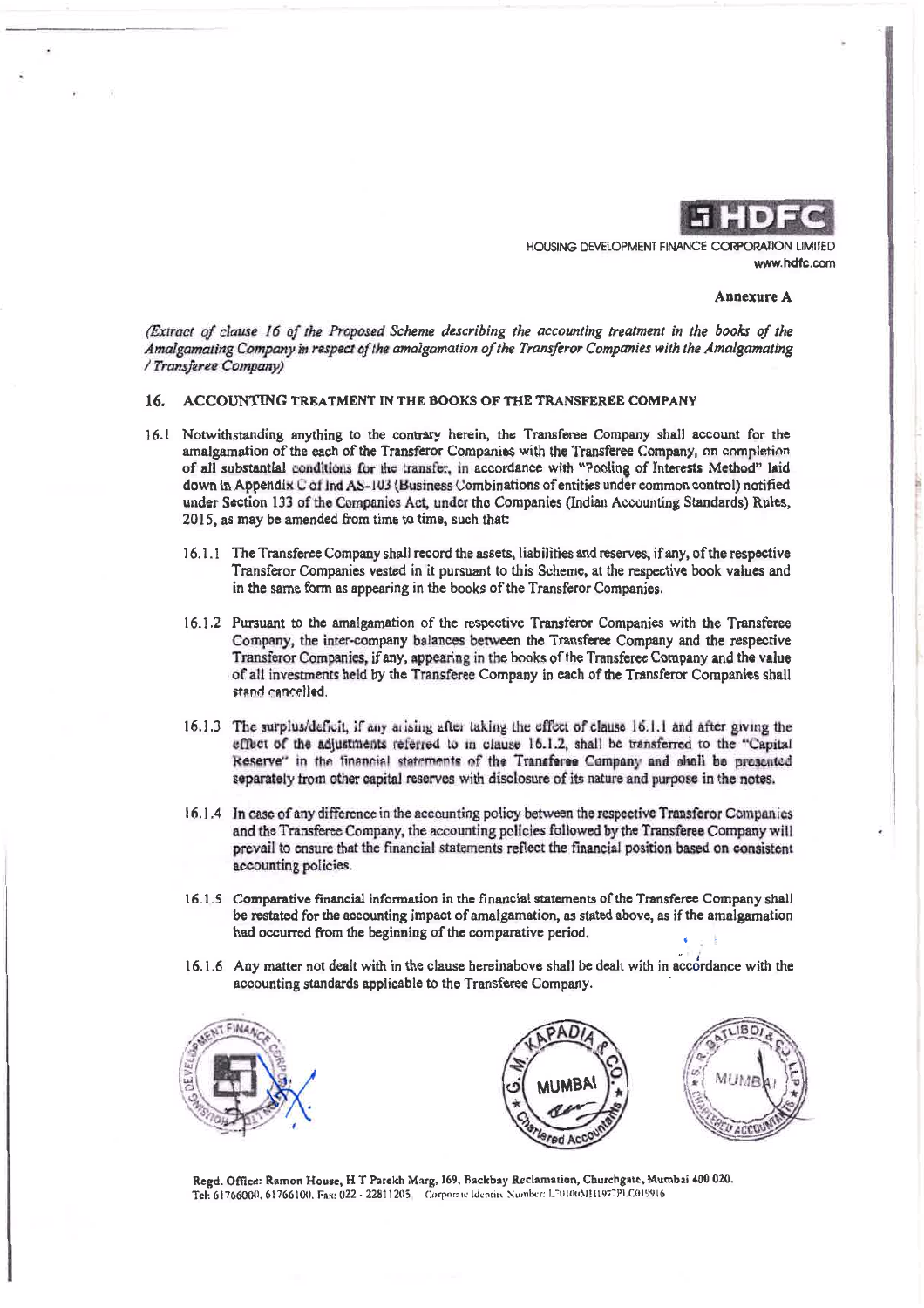

HOUSING DEVELOPMENT FINANCE CORPORATION LIMITED www.hdfc.com

#### **Annexure B**

(Extract of clause 29 of the Proposed Scheme describing the accounting treatment in the books of the Amalgamated Company in respect of the amalgamation of the Amalgamating Company with the Amalgamated Company)

#### ACCOUNTING TREATMENT IN THE BOOKS OF THE AMALGAMATED COMPANY 29.

- 29.1 The Amalgamated Company, shall, upon this Scheme becoming effective and with effect from the Appointed Date 2, record the assets and liabilities of the Amalgamating Company as vested in the Amalgamated Company pursuant to this Scheme in accordance with the accounting standards notified under Section 133 of the Companies Act and the rules thereto, as amended from time to time, as applicable on the Effective Date.
- 29.2 Presently, the Amalgamated Company is required to follow IGAAP and accordingly the amalgamation of the Amalgamating Company with the Amalgamated Company shall be accounted using the "Pooling of Interests" method prescribed in AS-14, "Accounting for Amalgamations".
- 29.3 In case the applicable accounting treatment for the amalgamation of the Amalgamating Company with the Amalgamated Company changes prior to the Scheme becoming effective, the Amalgamated Company shall give effect to such accounting treatment as applicable on the date of this Scheme becoming effective.
- 29.4 In case of any difference in accounting policies/framework between the Amalgamating Company and the Amalgamated Company, the accounting policies/framework followed by the Amalgamated Company shall prevail to ensure that the financial statements reflect the financial position based on uniform accounting policies/framework.







Regd. Office: Ramon House, H T Parekh Marg, 169, Backbay Reclamation, Churchgate, Mumbai 400 020. Tel. 61766000, 61766100. Fax: 022 - 22811205. Corporate Identity Number: 1.7010031111977PLC019916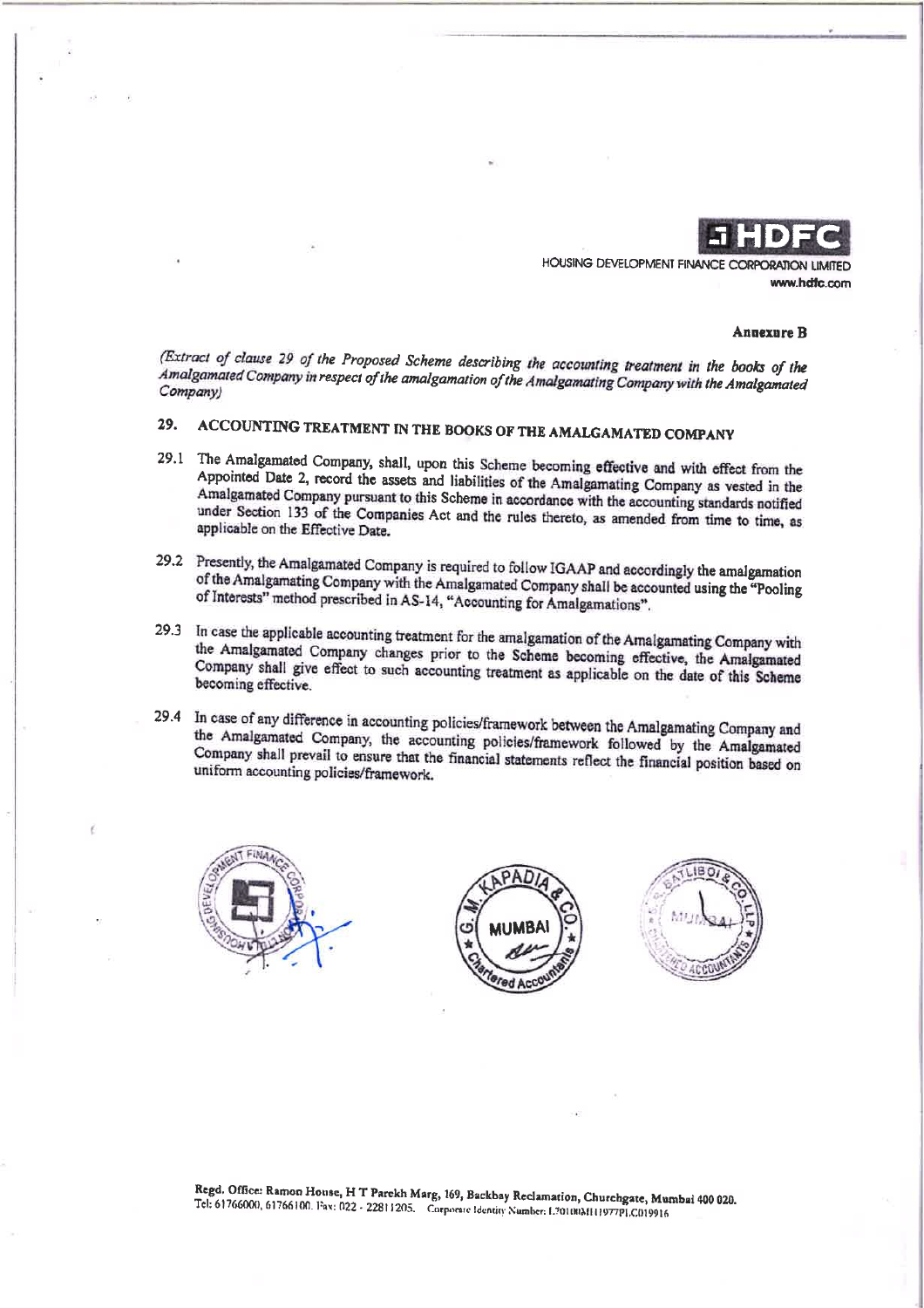**M S K A & Associates** *Chartered Accountants*

602, Floor 6, Raheja Titanium Western Express Highway Geetanjali Railway Colony Ram Nagar, Goregaon (E) Mumbai – 400 063

## **M M Nissim & Co LLP** *Chartered Accountants*

Barodawala Mansion B-wing 3rd Floor, 81 Dr. Annie Besant Road Worli, Mumbai – 400 018

The Board of Directors, HDFC Bank Limited. HDFC Bank House, Senapati Bapat Marg, Lower Parel, Mumbai – 400 013.

**Independent Auditor's Certificate on the proposed accounting treatment contained in the Proposed Composite Scheme of Amalgamation of: (i) HDFC Investments Limited and HDFC Holdings Limited into and with Housing Development Finance Corporation Limited; and (ii) Housing Development Finance Corporation Limited into and with the HDFC Bank Limited, and their respective shareholders and creditors under sections 230 to 232 read with other applicable provisions of the Companies Act, 2013, rules framed thereunder and Master Circular No. SEBI/HO/CFD/DIL1/CIR/P/2021/0000000665 dated November 23, 2021 issued by SEBI.**

1. We, M S K A & Associates and M M Nissim & Co LLP (hereinafter referred to as 'we', 'our'), Chartered Accountants, the Statutory Auditors of HDFC Bank Limited (the 'Bank' or 'Amalgamated Company') have been requested by the Bank having its registered office at the above mentioned address vide mandate letter dated March 31, 2022, to certify the proposed accounting treatment specified in Clause 29 of the proposed Composite Scheme of Amalgamation ("the Proposed Scheme") of: (i) HDFC Investments Limited and HDFC Holdings Limited, wholly owned subsidiaries of the Housing Development Finance Corporation Limited ('HDFC' or 'Amalgamating Company'), into and with HDFC; and (ii) HDFC into and with the Bank, ,and their respective Shareholders and Creditors under section 230 to 232 read with other applicable provisions of the Companies Act, 2013 and rules framed thereunder, with reference to its compliance with Securities Exchange Board of India (Listing Obligations and Disclosure Requirements) Regulations, 2015 (as amended) and circulars issued thereunder (the, "SEBI Regulations"), the applicable Accounting Standards notified under Section 133 of the Companies Act, 2013, read with the rules made thereunder, as amended, to the extent applicable, the relevant provisions of the Banking Regulation Act, 1949, the circulars, notifications and directions issued by the Reserve Bank of India (RBI) from time to time, to the extent applicable (the "RBI Guidelines") and other Generally Accepted Accounting Principles for the purpose of onward submission to BSE Limited ('the BSE'), the National Stock Exchange of India Limited ('the NSE') and the National Company Law Tribunal, Mumbai Bench ('the Tribunal'), as may be applicable.

# **Management's Responsibility**

- 2. The responsibility for the preparation of the Proposed Scheme and its compliance with the relevant laws and regulations, including the applicable Accounting Standards prescribed under Section 133 of the Act read with Companies (Accounts) Rules, 2014 and other Generally Accepted Accounting Principles as aforesaid ('the Applicable Accounting Standards') is that of the Board of Directors of the Companies involved. This responsibility includes the design, implementation and maintenance of internal control relevant to the preparation and presentation of the Proposed Scheme and applying an appropriate basis of preparation; and making estimates that are reasonable in the circumstances.
- 3. The Management is also responsible for providing all relevant information to the Tribunal in connection with the Proposed Scheme.

# **Auditor's Responsibility**

4. Pursuant to the requirements of sections 230 to Section 232 of the Act, read with the Rules made thereunder read with the Master Circular No. SEBI/HO/CFD/DIL1/CIR/P/2021/0000000665 dated November 23, 2021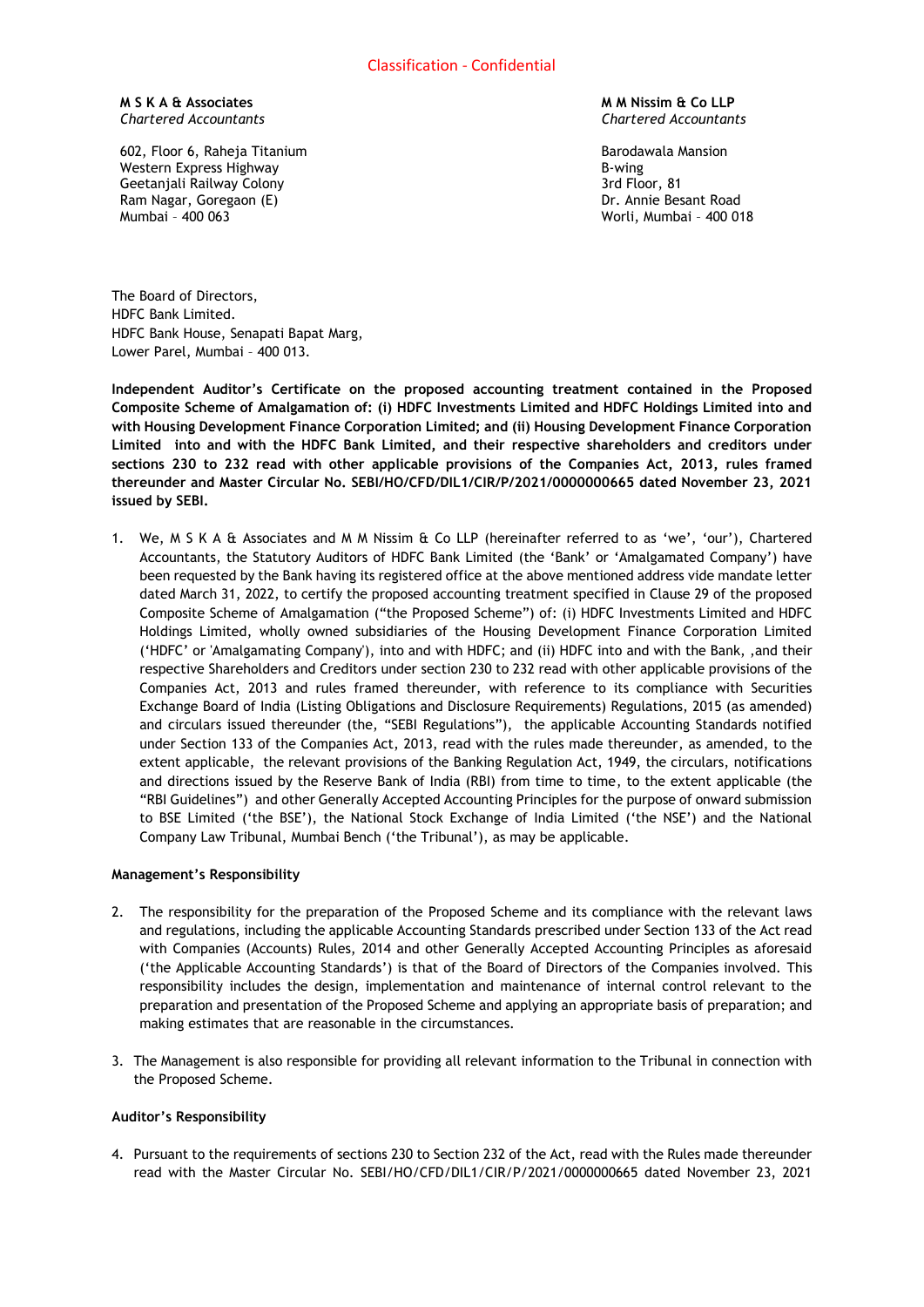issued by SEBI ("SEBI Master Circular"), our responsibility is only to provide a reasonable assurance whether the accounting treatment referred to in Clause 29 of the Proposed Scheme referred to above comply with the Applicable Accounting Standards.

- 5. The following documents have been furnished by the Bank:
	- a) Copy of the Proposed Scheme of the Amalgamation;
	- b) Certified true copy of the Board Resolution dated April 4, 2022 approving the proposed amalgamation; and
	- c) Written representation from the Management in this regard.
- 6. We have verified whether the proposed accounting treatment specified in Clause 29 of the Proposed Scheme of the Bank in terms of the provisions of sections 230 to section 232 of the Companies Act, 2013 is in compliance with the Applicable Accounting Standards.
- 7. We conducted our examination in accordance with the Guidance Note on Reports or Certificates for Special Purposes (the 'Guidance Note') issued by the Institute of Chartered Accountants of India (ICAI). The Guidance Note requires that we comply with the ethical requirements of the Code of Ethics issued by the ICAI.
- 8. We have complied with the relevant applicable requirements of the Standard on Quality Control (SQC) 1, Quality Control for Firms that Perform Audits and Reviews of Historical Financial Information, and Other Assurance and Related Services Engagements issued by ICAI.

# **Opinion**

9. Based on our examination, as above, and according to the information and explanations given to us, we certify that the proposed accounting treatment specified in Clause 29 of the Proposed Scheme is in compliance with the Applicable Accounting Standards. Clause 29 of the Proposed Scheme describes the proposed accounting treatment in respect of amalgamation of the Amalgamating Company with the Amalgamated Company. An extract of said Clause 29 of the Proposed Scheme, duly authenticated on behalf of the Amalgamated Company, is reproduced in Annexure 1 to this Certificate.

# **Restriction on Use**

10. The certificate is addressed to the Board of Directors of the Company solely for the purpose of enabling it to comply with the provisions Section 230 to section 232 of the Act read with the rules made thereunder and the SEBI Master Circular and for onward submission to the BSE, the NSE and the Tribunal, as may be applicable. This certificate should not be used by any other person or for any other purpose. M S K A  $\&$ Associates and M M Nissim & Co LLP shall not be liable to the Bank, the BSE, the NSE and the Tribunal or to any other concerned for any claims, liabilities or expenses relating to this assignment, except to the extent of fees relating to this assignment.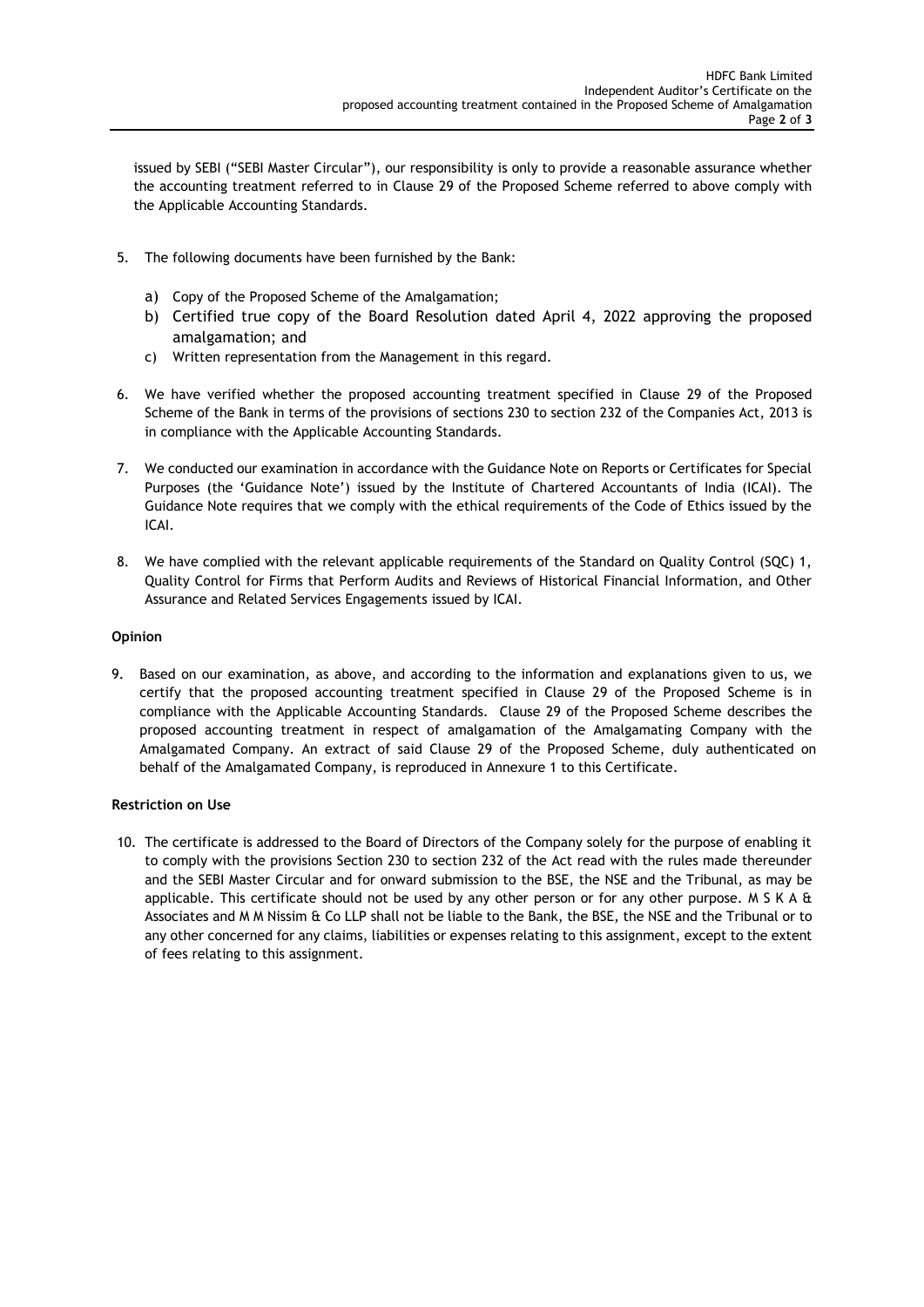11. Accordingly, we do not accept or assume any liability or any duty of care for any other purpose or to any other person to whom this certificate is shown or into whose hands it may come without our prior consent in writing.

For **MSKA & Associates** For **M M Nissim & Co LLP**<br>
Chartered Accountants Chartered Accountants Chartered Accountants Chartered Accountants

ICAI Firm Registration Number: 105047W ICAI Firm Registration Number: 107122W/W100672

Swapnil Kale Swapnil Kale Sanjay Khemani Partner<br>
Membership Number: 117812 Membership Number: 044577 Membership Number: 117812<br>UDIN: 22117812AGHILB2862

UDIN: 22044577AGHIKP1106

Mumbai Mumbai April 4, 2022